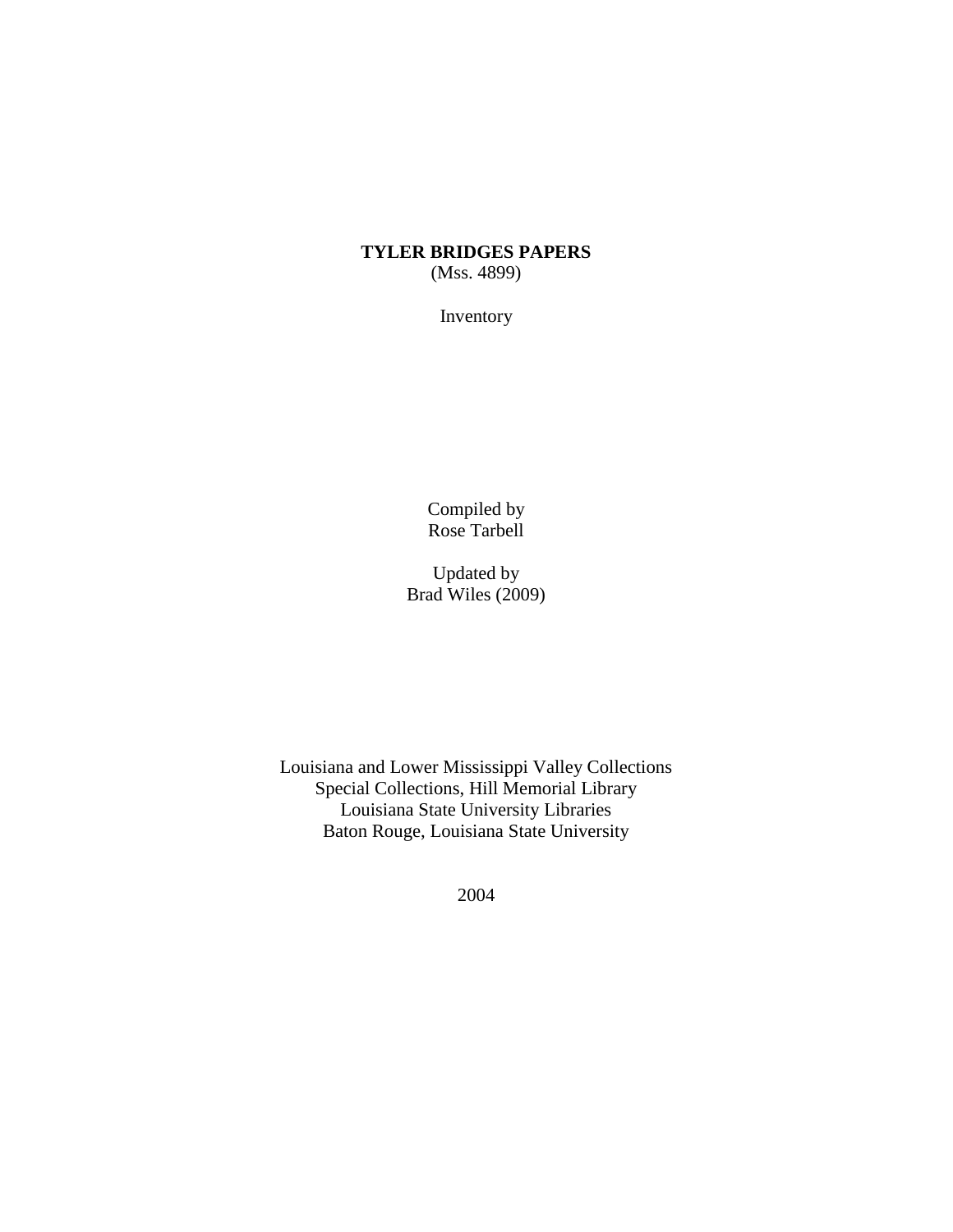## **CONTENTS OF INVENTORY**

| <b>SUMMARY</b>                           |                |
|------------------------------------------|----------------|
| <b>BIOGRAPHICAL/HISTORICAL NOTE</b>      | $\overline{4}$ |
| <b>SCOPE AND CONTENT NOTE</b>            | 5              |
| <b>LIST OF SERIES AND SUBSERIES</b>      | 6              |
| <b>SERIES AND SUBSERIES DESCRIPTIONS</b> | $7 - 11$       |
| <b>INDEX TERMS</b>                       | $12 - 14$      |
| <b>CONTAINER LIST</b>                    | $15-20$        |

**Use of manuscript materials.** If you wish to examine items in the manuscript group, please fill out a call slip specifying the materials you wish to see. Consult the Container List for location information needed on the call slip.

**Photocopying.** Should you wish to request photocopies, please consult a staff member. Do not remove items to be photocopied. The existing order and arrangement of unbound materials must be maintained. Reproductions must be made from surrogates (microfilm, digital scan, photocopy of original held by LSU Libraries), when available.

**Publication.** Readers assume full responsibility for compliance with laws regarding copyright, literary property rights, and libel.

**Permission to examine archival materials does not constitute permission to publish. Any publication of such materials beyond the limits of fair use requires specific prior written permission. Requests for permission to publish should be addressed in writing to the Head, Public Services, Special Collections, LSU Libraries, Baton Rouge, LA, 70803-3300. When permission to publish is granted, two copies of the publication will be requested for the LLMVC.**

Proper acknowledgement of LLMVC materials must be made in any resulting writing or publications. The correct form of citation for this manuscript group is given on the summary page. Copies of scholarly publications based on research in the Louisiana and Lower Mississippi Valley Collections are welcomed.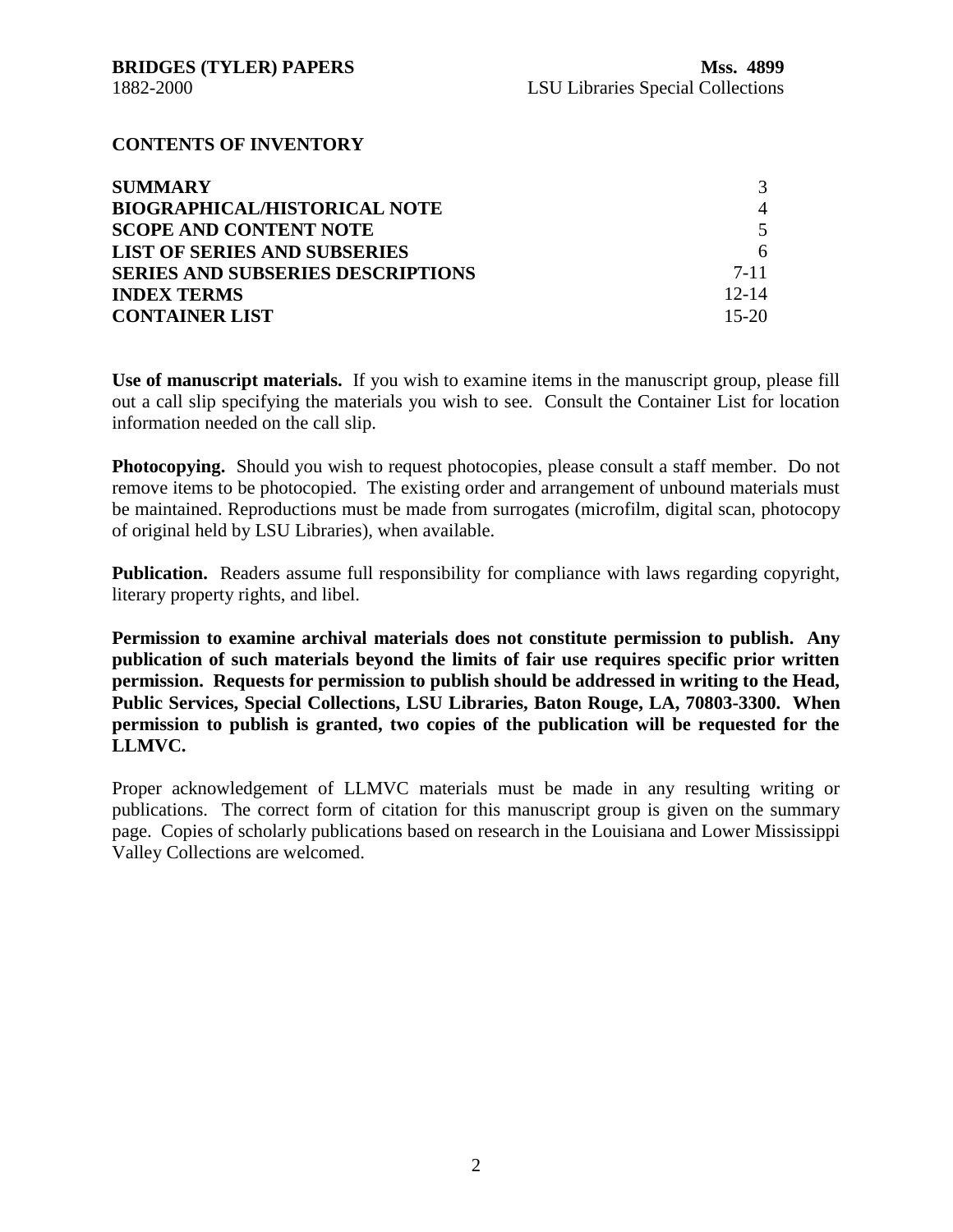## <span id="page-2-0"></span>**SUMMARY**

| <b>Size</b>                 | 14.5 linear feet                                                                                                                                                                                                                                                                                                                                                                                                                                    |
|-----------------------------|-----------------------------------------------------------------------------------------------------------------------------------------------------------------------------------------------------------------------------------------------------------------------------------------------------------------------------------------------------------------------------------------------------------------------------------------------------|
| <b>Geographic Locations</b> | Louisiana                                                                                                                                                                                                                                                                                                                                                                                                                                           |
| <b>Inclusive Dates</b>      | 1882-2001                                                                                                                                                                                                                                                                                                                                                                                                                                           |
| <b>Bulk Dates</b>           | 1992-2000                                                                                                                                                                                                                                                                                                                                                                                                                                           |
| <b>Languages</b>            | English                                                                                                                                                                                                                                                                                                                                                                                                                                             |
| <b>Summary</b>              | Newspaper articles, court records, and transcripts of wire taps<br>compiled by Tyler Bridges as research for his book, Bad Bet on<br>the Bayou: The Rise of Gambling in Louisiana and the Fall of<br>Governor Edwin Edwards.                                                                                                                                                                                                                        |
| <b>Access Restrictions</b>  | None                                                                                                                                                                                                                                                                                                                                                                                                                                                |
| Copyright                   | Physical rights are retained by the LSU Libraries. The Donor<br>retains copyright in all materials created by him but gives<br>permission for use of materials within fair use. These uses<br>include publication, quotation, display, and duplication.<br>Requests for use deemed beyond fair use by the Libraries staff<br>require the Donor's permission. Entire recordings of interviews<br>may be reproduced, however, for reference purposes. |
| <b>Citation</b>             | Tyler Bridges Papers, Mss. 4899, Louisiana and Lower<br>Mississippi Valley Collections, LSU Libraries, Baton Rouge,<br>Louisiana.                                                                                                                                                                                                                                                                                                                   |
| <b>Stack Location(s)</b>    | UU:296-308, L:36, OS:B                                                                                                                                                                                                                                                                                                                                                                                                                              |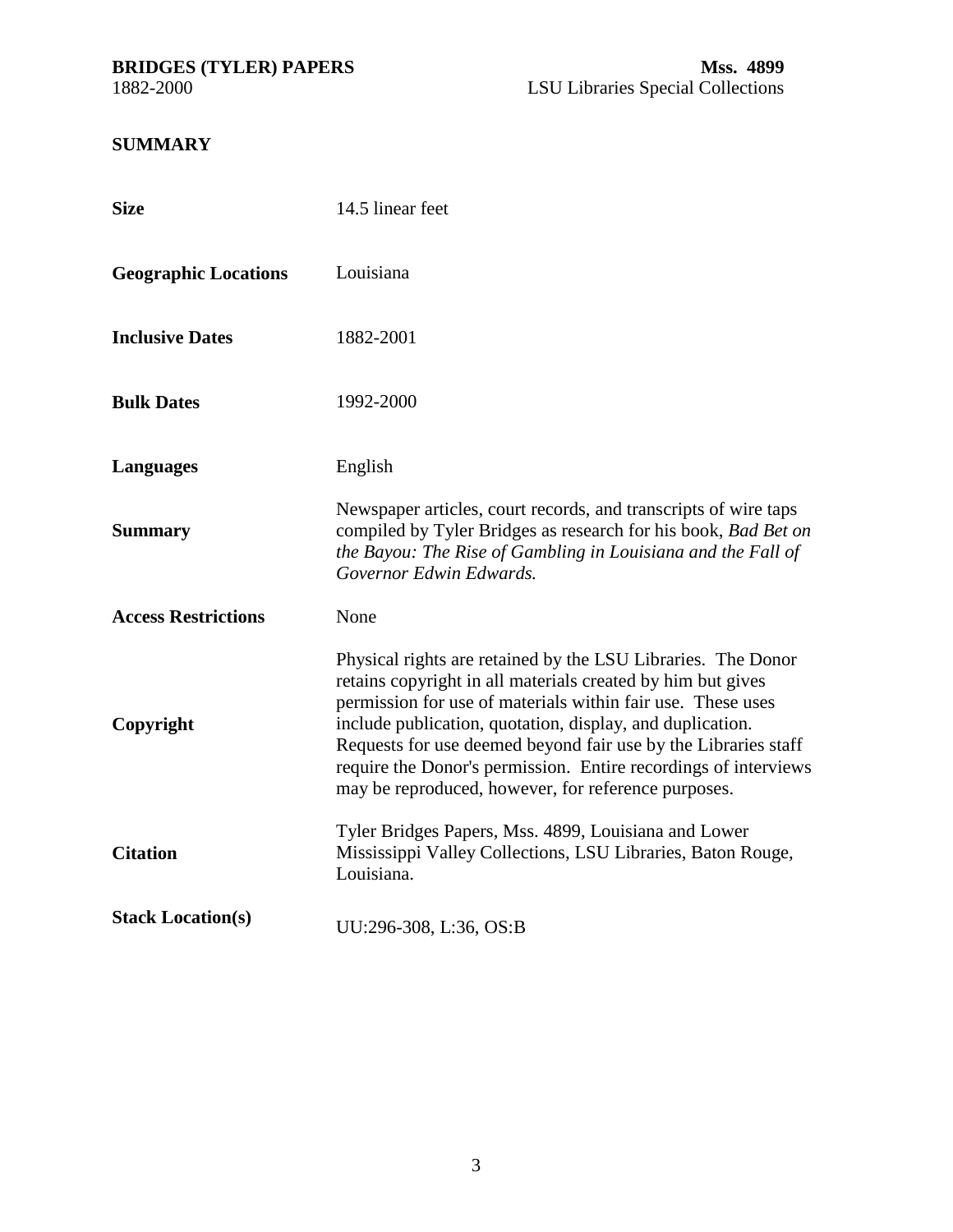## <span id="page-3-0"></span>**BIOGRAPHICAL/HISTORICAL NOTE**

Tyler Bridges graduated from Stanford University with a degree in political science. Throughout the 1980s he worked as a reporter, freelancing in South America for the *Washington Post*, *Wall Street Journal, Christian Science Monitor*, and others. He has also written for *George,* the *New Republic,* and the *Washington* Monthly. From 1989-1996, he was a reporter for the *Times-Picayune* (New Orleans, La.), during which time he reported on David Duke's politics and his involvement with the Ku Klux Klan. This eventually led to Bridges's first book, *The Rise of David Duke* (1994).

Bridges is currently the Lima bureau chief for the Miami Herald, where he has been part of a team that won the 1999 Pulitzer Prize for investigative reporting and the 2001 for deadline reporting. He covered the legalization of gambling in Louisiana from 1992-96 for the *Times-Picayune,* and eventually wrote the book *Bad Bet on the Bayou: the Rise of Gambling in Louisiana, and the Fall of Governor Edwin Edwards*; it took five years to pen. He conducted interviews of more than 100 people and reviewed thousands of articles and documents in order to accurately represent events.

*Bad Bet on the Bayou* tells the story of gambling legalization in a comprehensive way, beginning with an account of the history of Louisiana gambling, and concluding with the last third of the book illuminating the investigation and trial of Edwards.

## **SCOPE AND CONTENT NOTE**

The topic of Bridge's research for *Bad Bet on the Bayou* was the political corruption involved with gambling in Louisiana and the involvement of Governor Edwin Edwards and his associates. Therefore, the files Bridges accumulated cover the participants, events, legal evidence, and history that led up to legalized gambling in Louisiana in the 1990's and the eventual fall of Governor Edwards.

Most items are dated in the 1990s, although some date into the 1970s, 1980s, and 2000. Documents consist of photocopied news articles, correspondence, legal evidence, phone and wire taping transcripts, court papers, and witness testimony. Included are video and audio cassettes containing relevant programming, interviews, or witness testimony. Many of the news articles come from the *Baton Rouge Advocate* and *Times Picayune*, including Bridges' own work, but other local and national news contributed to his research. Some correspondence is written to Bridges, some among the subjects of his research. Not all correspondence is original; much of it consists of photocopies. Legal evidence includes affidavits in support of applications for search warrants, examination of witnesses for federal bankruptcy trials and the United States vs. Sebastian Salvatore et al; and transcripts of telephone conversations that either take place at Frank's Deli, or involve the 15<sup>th</sup> Riverboat License Scheme. Video and audio cassettes include more research in the form of taped interviews and news coverage of Louisiana gambling, riverboats, casinos, Edward's trial coverage, and those involved with the gambling scandal.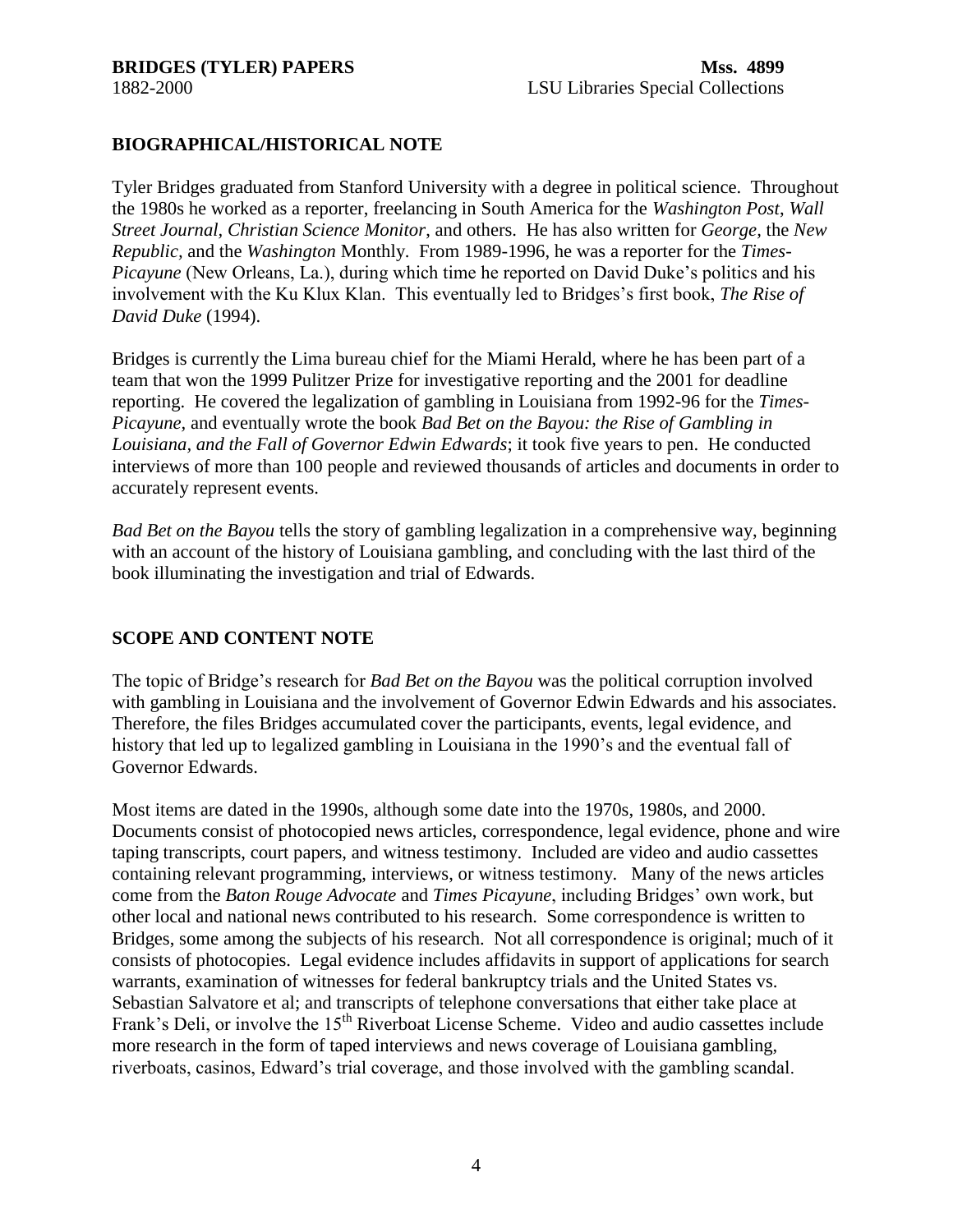<span id="page-4-0"></span>

## **SERIES LIST AND DESCRIPTION**

## **Series I. Topical files**, 1882-2001 (11.5 linear feet)

Because these were working files for the research conducted by Tyler Bridges in the writing of his book, *Bad Bet on the Bayou,* the contents of these folders were not relabeled or reorganized, other than to make sure the contents for each subject were arranged chronologically. Materials contained in these files consist of photocopies of newspaper articles written by Tyler Bridges, printouts of *Times Picayune* news articles (as well as other local and national media), Senate bills, and correspondence to Tyler Bridges and those featured within his book, with the majority of items being the media coverage.

Information in this series pertains to the involvement of Marty Chabert, Harry F. Connick, Sherman Copelin, Jimmy Davis, Edward J. Debartolo, Candy Edwards, Governor Edwin Edwards and his children, Cleo Fields, Governors Mike and Murphy Foster, Jerry Fowler, Wendall H. Gauthier, Chris Hemmeter, Richard Ieyoub, Eddie Jordon, Carlos Marcello, Gus Mijalis, Daniel P. Robinowitz, Louis Roussel III and others. Although the overall focus of the materials involves statewide gambling in Louisiana, the topical files contain concentrated information on development of casinos, efforts for a land based casino in New Orleans, in which Harrah's finally emerged the winner; video gaming, history of the Louisiana lottery, the Edwin Edwards trial, Capitol Gaming International, the Gambling Control Board, and the Riverboat Gaming Commission.

The files labeled "Edwin Edwards" are a sizeable subject and contain articles from numerous news organizations that cover the corruption investigations in general, interviews, and information pre and post trial. Included is a copy of the 1998 federal indictment against Edwin Edwards et al for violations of the Racketeer Influenced Corrupt Organizations Act, etc., and a folder of "Investigation Documents" that contains a copy of the federal indictment of Cecil Brown, James Fred Hofheinz, and Guy Thompson. The files specifically for the Trial (2000) are comprised of news coverage and are over one linear foot.

Files labeled "Gambling" are primarily for the year 1996 and include media coverage of the gambling situation in Louisiana at that time. Files also exist with a much broader date range that provide a history of gambling in Louisiana. Similarly with the Riverboat files, which were primarily composed during 1994-1995.

Some items were organized by Bridges according to what book chapter they pertain, although a chapter labeled "A House of Cards" does not appear in the finished book. There is one oversize folder containing photocopies of the *Times-Picayune* index for the years 1992-1996, covering the topics of "Tyler Bridges" and "Casinos".

## *(Note: Please see the Container List for a thorough listing of all the topical files included within this series.)*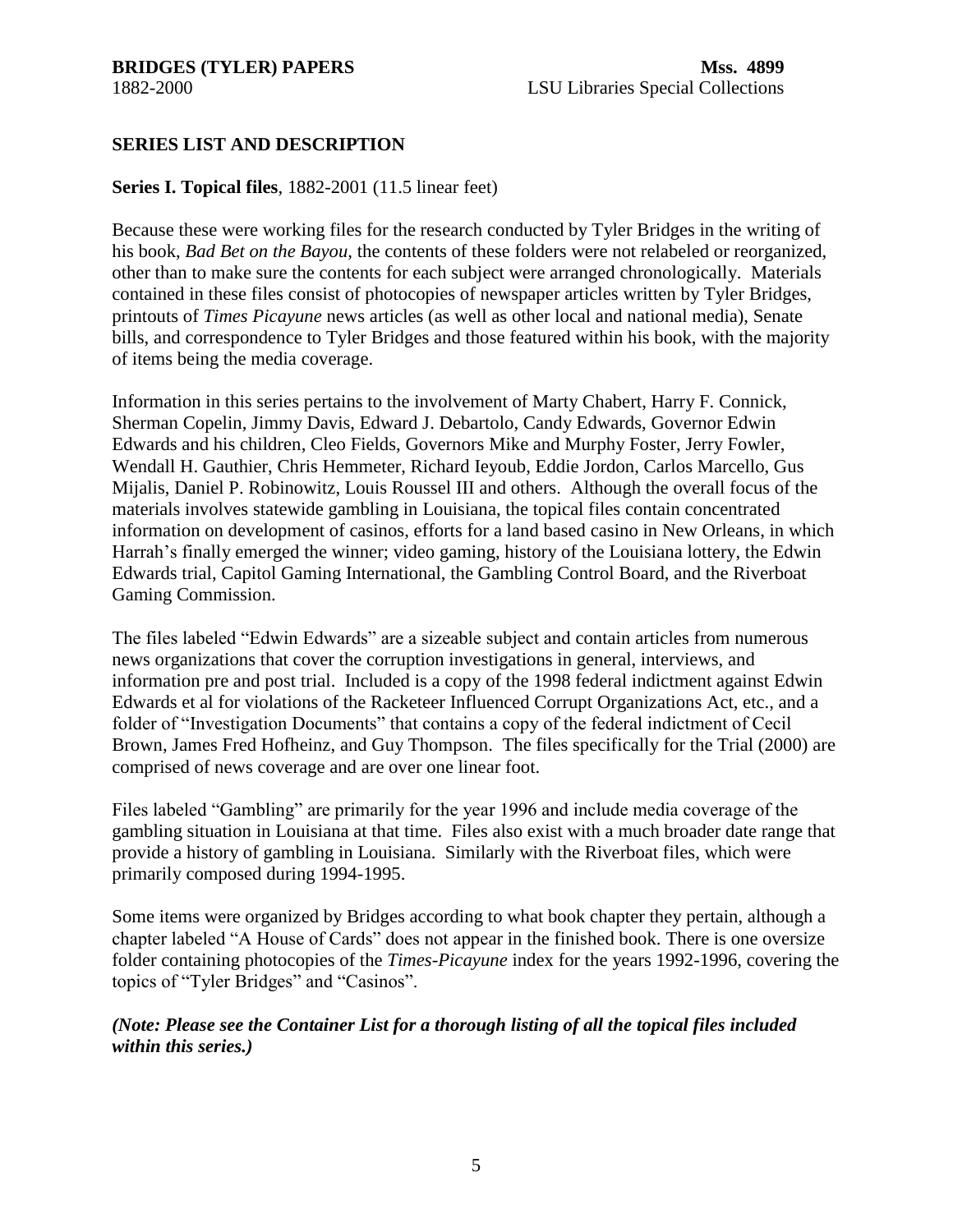**Series II. Legal documents,** 1991-1997 (2 linear feet)

**Subseries 1. General,** 1991-1997 (1.5 linear feet)

Contains affidavits in support of application for search warrants for the O'Aces Lounge, the law office of Cleveland, Barrios, Kingsdorf and Casteix; the office of Joe Wood and Associates, Formosa Computers, the law office of Hoffman, Sutterfield, Ensenat & Bankston; residence of Larry S. Bankston and Lynn Naebers Bankston, and the residence of Joe Wood and Johnnie Lynn Berry. These pertain to the chapter "Web of Deceit" in *Bad Bet on the Bayou.*

Examination of witnesses in the United States Bankruptcy Court matter of Louisiana Route Operators, Inc., jointly administered with World Wide Gaming, Inc. Included are examinations of Jerry Flynn, Gary Simpson, and S. Bart Jacka (1994), and a telephone deposition of Christopher Tanfield regarding the Louisiana Economic Development and Gaming Corporation Inquiry (1995).

Witness testimony in the case of United States of America vs. Sebastian Salvatore, et al. Those being questioned include, Christopher Tanfield, Riley Blackwelder, Paul Morbito, Richard McHenry Jr., and Frank Ragano (1995). Court documents in the United States Bankruptcy Court matter of Rosalind Louise Graham (1996).

## **Subseries 2. Transcripts,** 1992-1997 (.5 linear feet)

Transcripts of telephone conversations involving Paul Morabito, Philip Gagliano, Sebastian Salvatore and others, recorded at Frank's Deli (1992-1993). Transcripts of telephone conversations involving Edwin Edwards, Stephen Edwards, Edward Debartolo and others, regarding the  $15<sup>th</sup>$  Riverboat License Scheme (1996-1997).

**Series III. Audio and Visual materials,** 1992-2000 (1 linear foot).

14 VHS cassettes **(arranged chronologically)** of footage that Bridges used as research material:

House casino vote – TV broadcast WBRZ (1992)

WWL-TV Casino Coverage (1992-1995)

Newsmakers: Chris Henner; Interview with George Ryan (21 March 1993)

*60 Minutes*: Edwards the gambler and his role in the land casino (21 March 1993)

Grand Palais Casino Presentation (7 June 1993)

Gambling Licenses; Riverboat Hearing (Baton Rouge). Final 7 licenses awarded (6/18/1993)

Riverboat Gambling / West Bank, after the 18 June 1993 license vote

Gretna Casino Belle, 1993 – Presentation shown to Riverboat Casino Commission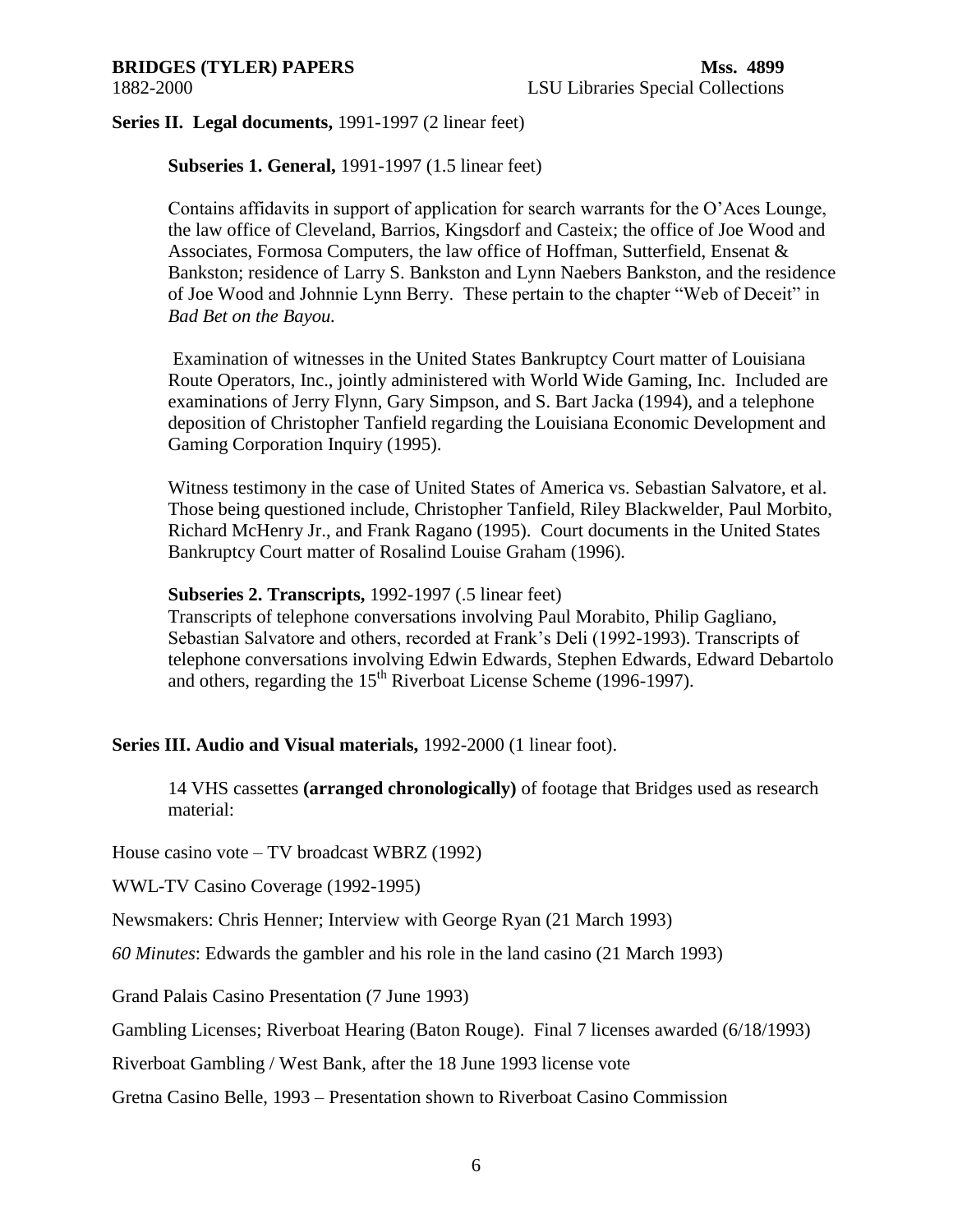## **BRIDGES (TYLER) PAPERS Mss. 4899**

# 1882-2000 LSU Libraries Special Collections

River City. Robinowitz sues Hemmeter; Deal to sell boats falls through (29 Sept. and 5 Oct. 1995)

Channel 4 Series: When the House Folds (Feb. 1996)

Chris Hemmeter interview (13 Feb. 1996)

Series: When the House Folds (25-28 Feb. 1996)

Edwards verdict, etc. (9 May 2000)

Edwards verdict (9 May 2000)

38 Audio cassettes **(arranged alphabetically by name)** of information that Bridges used as research material:

| <b>Title</b>                                                               | <b>Date</b>   |
|----------------------------------------------------------------------------|---------------|
| Interview with Riley Blackwelder – All of side A, most of Side B           | 1998 July 27  |
| Interview with Aaron Broussard – side A only                               | 1998 July 29  |
| Interview with Representative Peppi Bruneau – All side A, 2/3 of Side<br>B | 1998 July 31  |
| Interview with Max Chastain – tape 1                                       | 1998 July 26  |
| Interview with Max Chastain - Tape 2 of 2                                  | 1998 July 26  |
| Interview with Freddy Cleveland                                            | 2000 May 21   |
| Interview with Steve Irwin                                                 | 2000 May 24   |
| Interview with Freddy Cleveland                                            | 2000 May 21   |
| Edwin Edwards, French Quarter Speech (on CD-R)                             | 1993 Jan 27   |
| <b>Edwin Edwards</b>                                                       | 1995 March 27 |
| Edwin Edwards – tape 1                                                     | 1998 Feb 3    |
| Edwin Edwards tape $-\frac{1}{2}$ of one side                              | 1998 Feb 3    |
| Edwards at Koch and Unglesby $-\frac{1}{2}$ of side A                      | 1998 Feb 4    |
| Interview with Edwin Edwards                                               | 1998 Feb 11   |
| Interview with Edwin Edwards at his home                                   | 1998 July 30  |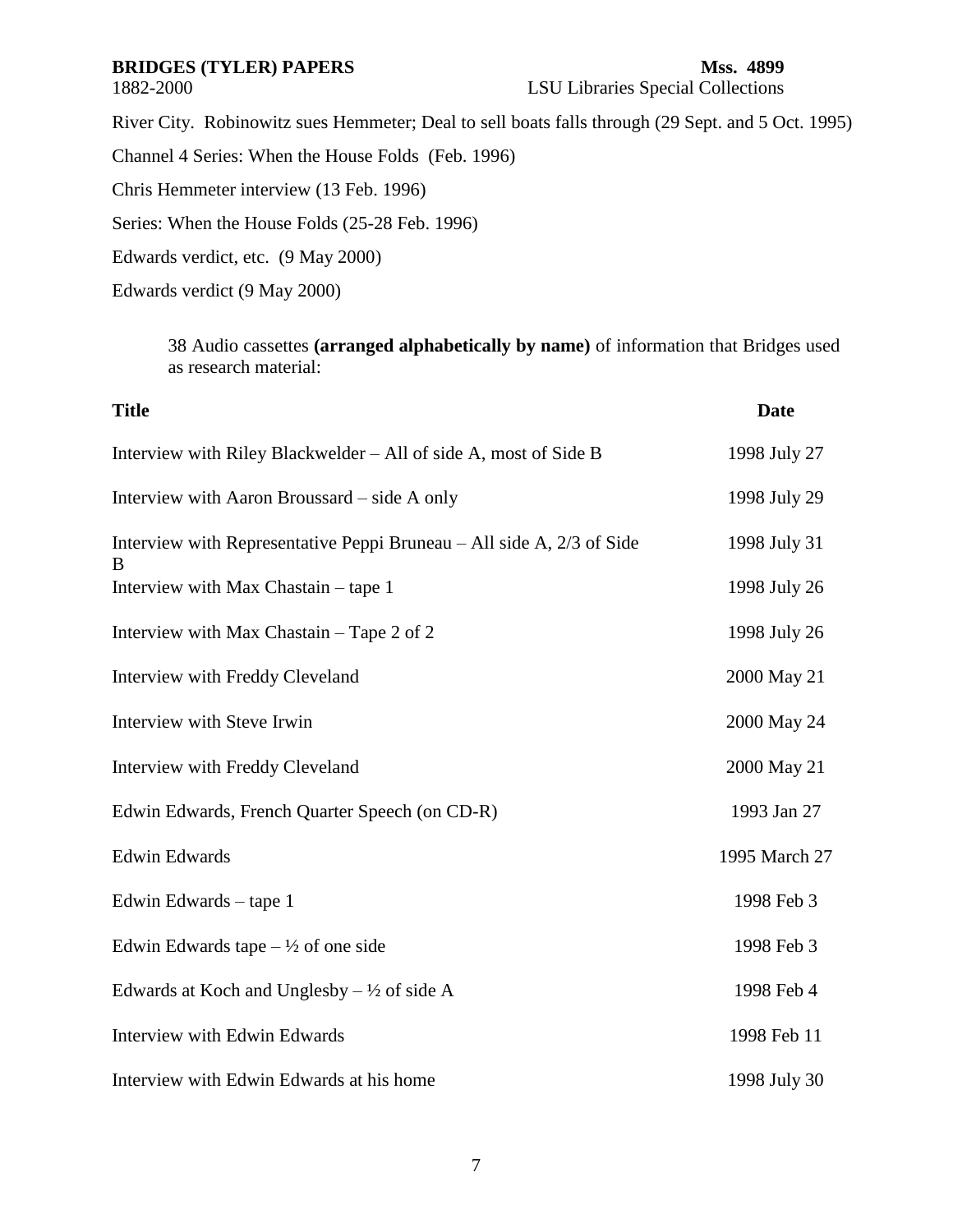| <b>BRIDGES (TYLER) PAPERS</b><br>1882-2000              | Mss. 4899<br><b>LSU Libraries Special Collections</b> |
|---------------------------------------------------------|-------------------------------------------------------|
| Interview with Calvin Fayard, Jazzville – side A only   | 1999 Nov 11                                           |
| Hemmeter – unveiling                                    | 1992 April 29                                         |
| Hemmeter - Tulane                                       | 1992 Nov 17                                           |
| Chris Hemmeter on Scoot show                            | 1993 Mar 16                                           |
| Jazzville                                               | 1992 Nov 5                                            |
| Interview with Steve Irwin (2-3)                        | 2000May 24                                            |
| Interview with Steve Irwin (4)                          | 2000 May 27                                           |
| Interview with Sid Moreland (1)                         | 2000 May 24                                           |
| Interview with Bernie Klein                             | 1998 June 4                                           |
| Interview with Ron Lenczycki (1-2)                      | 1998 Sept 26                                          |
| Interview with Ron Lenczycki (3)                        | 1998 Sept 26                                          |
| Interview with FBI agent Rick McHenm (Worldwide)        | 1999 Dec 1                                            |
| Interview with Sid Moreland (2-3)                       | 2000 May 27                                           |
| Interview with Sid Moreland (4)                         | 2000 May 27                                           |
| Interview with Ken Pickering                            | 1998 June 11                                          |
| Interview with FBI agent Rick Richard (Worldwide)       | 1999 Jan 29                                           |
| Dan Robinowitz – press conference (on CD-R)             | 1993 Jan 28                                           |
| Dan Robinowitz - interview                              | 1995 Nov. 30                                          |
| Dan Robinowitz – land and riverboat casinos – tapes 1-2 | 1996 Sept 7                                           |
| Dan Robinowitz – land and riverboat casinos – tapes 3-4 | 1996 Sept 7                                           |
| Dan Robinowitz – land and riverboat casinos – tape 5    | 1996 Sept 7                                           |
| Mike Rose                                               | 1994 Nov 15                                           |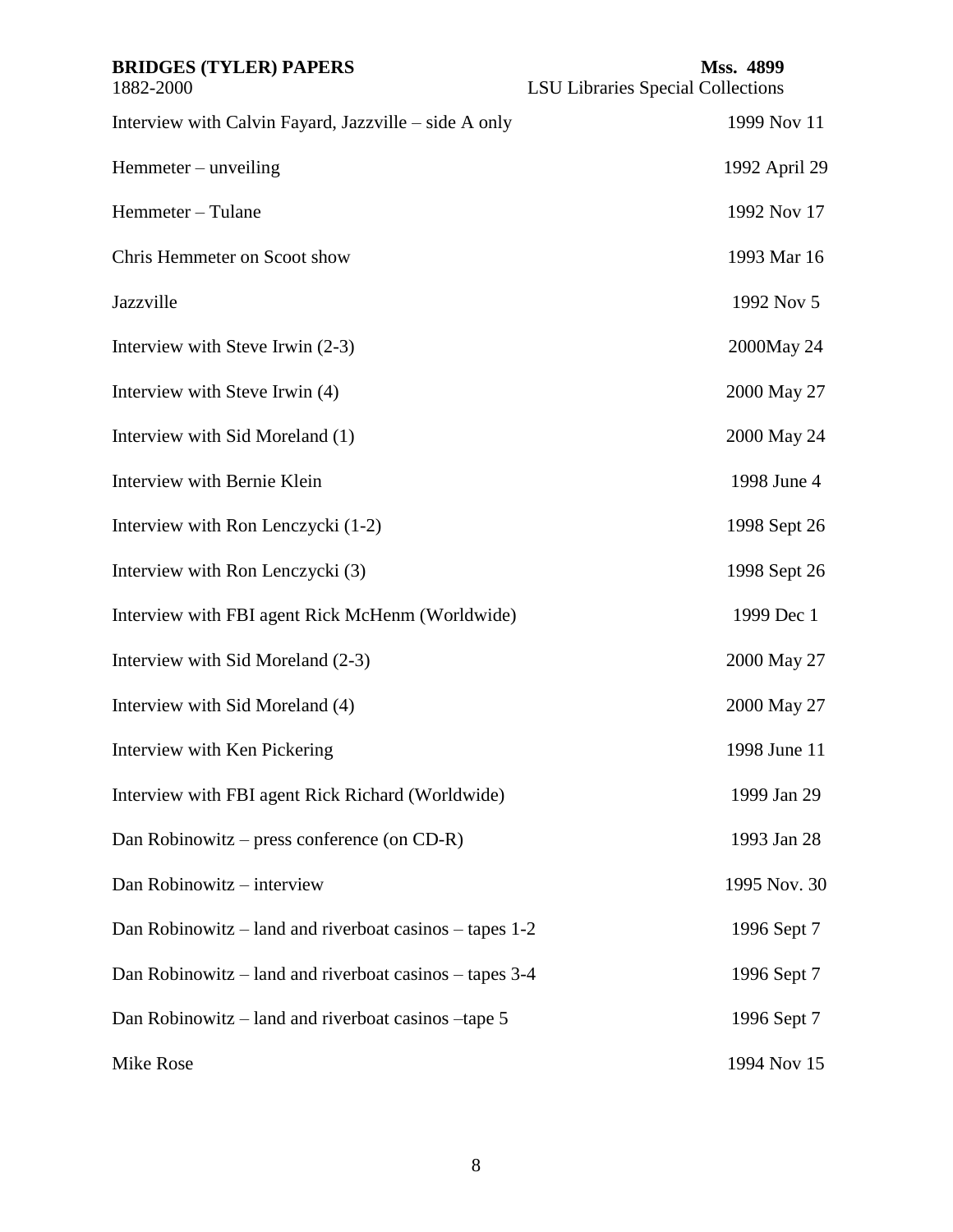## **BRIDGES (TYLER) PAPERS Mss. 4899** 1882-2000 LSU Libraries Special Collections Interview with Gerard Thomas – almost all of Side A 1998 July 28 David Tyree Show "Daniel Robinowitz on the closing of Harrah's Casino 1995 Nov 30 David Tyree Show "What is the future of gaming in our city now that River City has closed?" 1995 June 19 Interview with Joe Whitmore and Walter Wolfe – State Police (Worldwide) 1999 Nov 30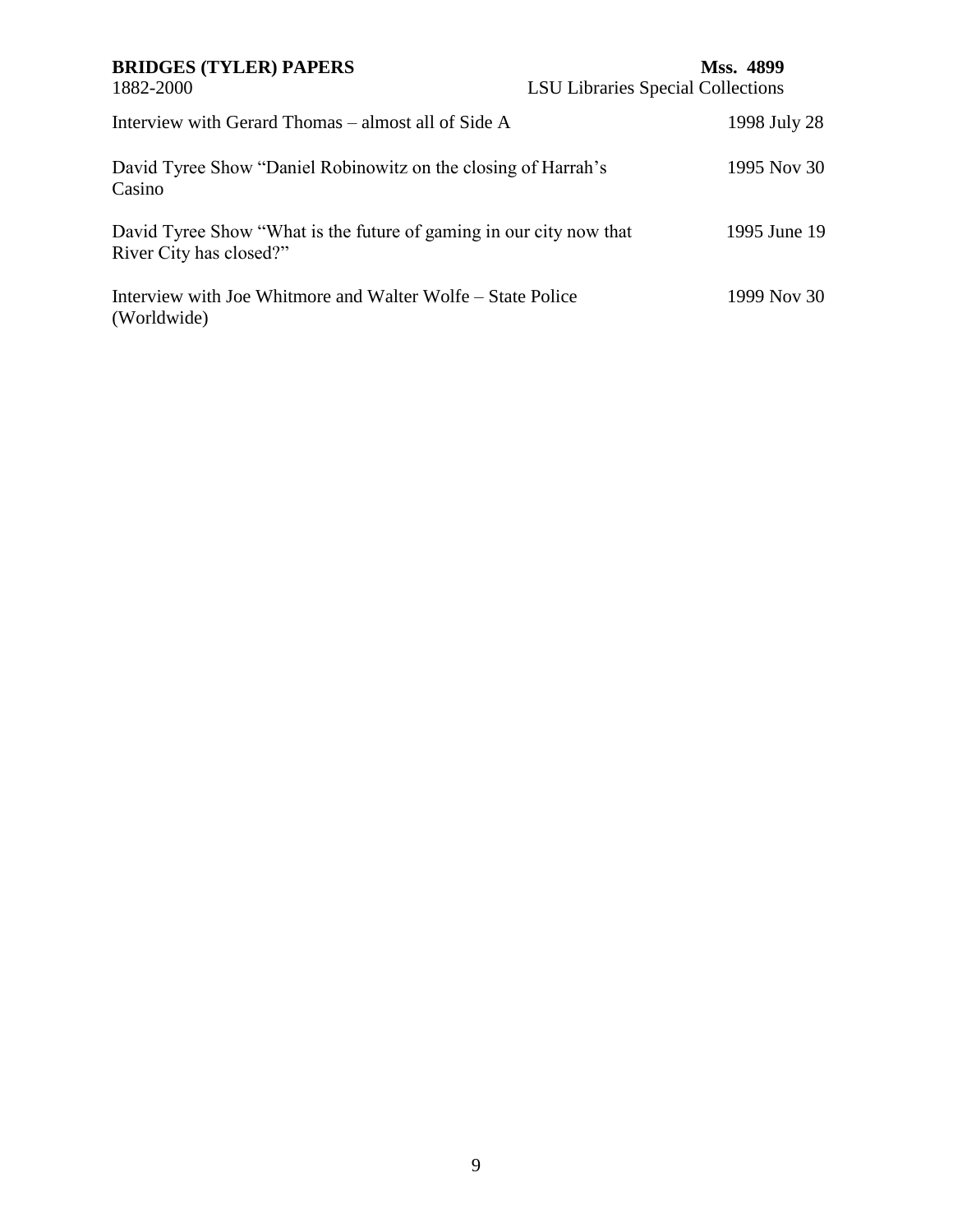## <span id="page-9-0"></span>**BRIDGES (TYLER) PAPERS Mss. 4899**

## **INDEX TERMS**

Materials relating to these people, places, and things can be found in the series indicated, as represented by their numbers. **Note:** Personal names appearing in Series I *may* also appear as the subject of witness testimonies or wiretapping in documents located in Series II, or be mentioned in interviews in Series III.

| <b>Index terms</b>                              | <b>Series</b> |
|-------------------------------------------------|---------------|
| <b>Bad Bet on the Bayou</b>                     | All series    |
| Bally's Casino (New Orleans, La.)               | I, II.1       |
| Bankston, Larry S.                              | II.1          |
| Blackwelder, Riley                              | I, III        |
| Broadhurst, Billy                               | I             |
| Broussard, Aaron                                | Ш             |
| Brown, Cecil (1943 -)                           | I             |
| Bruneau, Peppi                                  | Ш             |
| Button, Graham                                  | I             |
| Capital Gaming International                    | I             |
| Casinos – Law and legislation - Louisiana       | All series    |
| Casinos – Louisiana                             | All series    |
| Cassibry, Fred                                  | I             |
| Chabert, Marty                                  | I             |
| Chandler, Dan                                   | I             |
| Cleveland, Barrios, Kingsdorf, Casteix law firm | II.1          |
| Cleveland, Freddy                               | Ш             |
| Connick, Harry F.                               | I             |
| Copelin, Sherman                                | I             |
| Cummings, John III.                             | I             |
| Debartolo, Edward J.                            | I, II         |
| Dozier, Gil                                     | I             |
| Eberts, Carl                                    | I             |
| Edwards, Candy                                  | I             |
| Edwards, Edwin W. - Interviews                  | All series    |
| Edwards, Stephen                                | I, II         |
| Fayard, Calvin                                  | Ш             |
| Fields, Cleo                                    | I,            |
| Flynn, Jerry                                    | II.1          |
| Formosa Computers                               | II.1          |
| Foster, Murphy James (1849-1921)                | I             |
| Foster, Murphy J. "Mike" Jr.                    | I             |
| Fowler, Jerry                                   | I             |
| Frank's Deli (New Orleans, La.)                 | II.2          |
| Gagliano, Philip                                | II.2          |
| Gambling - Law and legislation - Louisiana      | I, II         |
| Gambling - Louisiana                            | All series    |
| Gambling on river boats                         | All series    |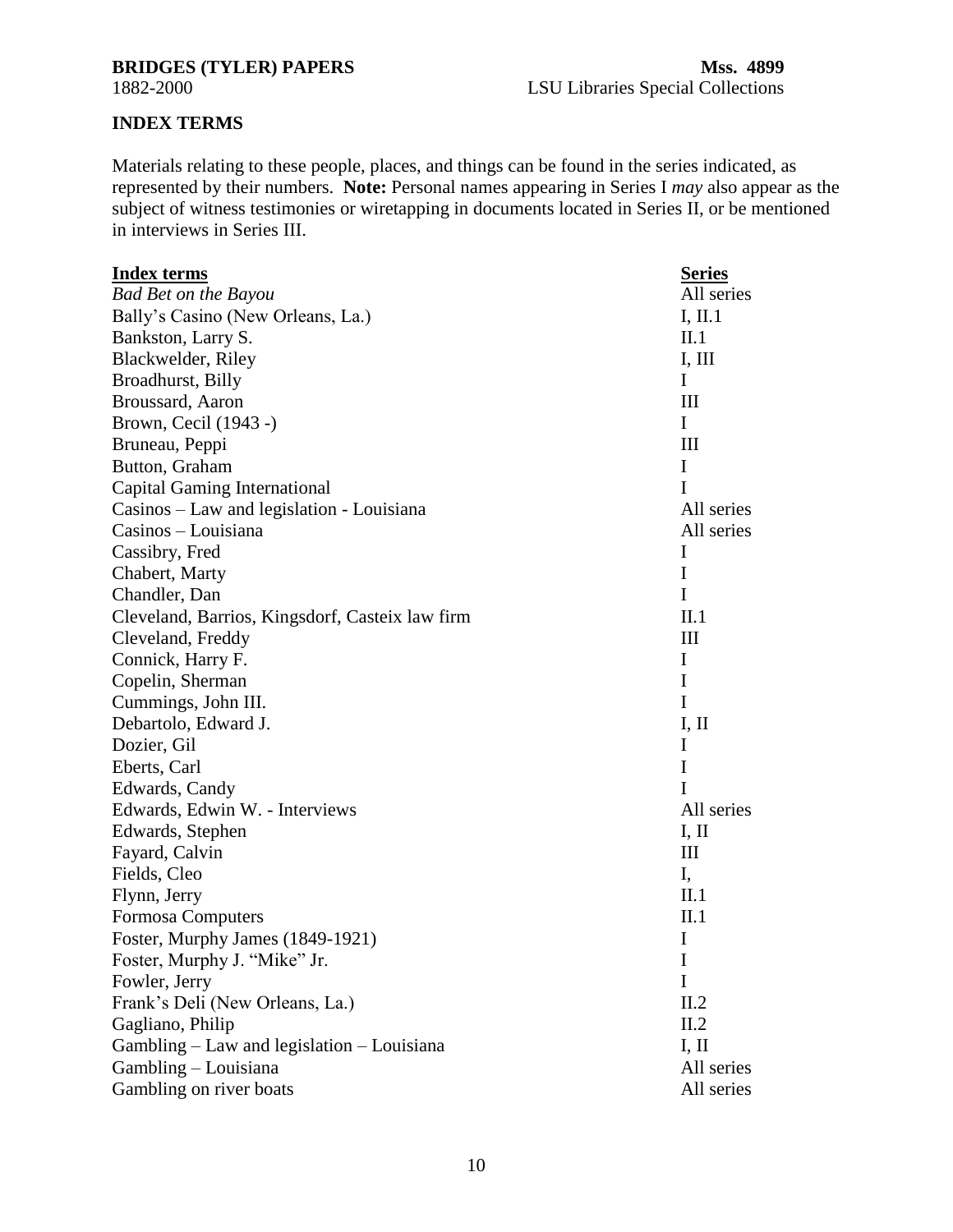| Gambling on river boats - Louisiana - New Orleans.  | All series         |
|-----------------------------------------------------|--------------------|
| Gambling on river boats - Mississippi River.        | All series         |
| Gambling on river boats Louisiana New Orleans       | All series         |
| Gambling on river boats Mississippi River.          | All series         |
| <b>Gaming Control Board</b>                         | I                  |
| Governors - Louisiana                               | All series         |
| Graham, Rosalind Louise                             | II.1               |
| Guzzardo, Buster                                    | I                  |
| Harrah's Casinos (New Orleans, La.)                 | I, II, III         |
| Hemmeter, Christopher                               | I, III             |
| Hoffman, Sutterfield, Ensenat and Bankston law firm | II.1               |
| Hofheinz, Fred                                      | I, II              |
| Ieyoub, Richard                                     | I                  |
| Irwin, Steve                                        | III                |
| Jacka, S. Bart                                      | II.1               |
| Joe Wood and Associates law firm                    | II.1               |
| Klein, Bernie                                       | III                |
| Lenczycki, Ron                                      | $\mathop{\rm III}$ |
| Lotteries - Louisiana                               | $\bf{I}$           |
|                                                     | I                  |
| Louisiana Historical Quarterly                      | $\mathbf I$        |
| Louisiana. Legislature                              |                    |
| Louisiana Route Operators, Inc.                     | II.1               |
| Martin, Andrew                                      | I                  |
| McHenm, Rick                                        | III                |
| McHenry, Richard Jr.                                | II.1               |
| Mijalis, Gus                                        | I                  |
| Morbito, Paul                                       | I, $II.2$          |
| Moreland, Sid                                       | III                |
| O'Aces Lounge (New Orleans, La.)                    | II.1               |
| Pickering, Ken                                      | III                |
| Ragano, Frank                                       | $\mathbf{I}$       |
| Richard, Rick                                       | Ш                  |
| <b>Riverboat Gaming Commission</b>                  | 1                  |
| Robinowitz, Daniel P.                               | All series         |
| Salvatore, Sebastian                                | $\rm _{II}$        |
| Shorty, Vernon J.                                   | I                  |
| Simpson, Gary                                       | II.1               |
| Tanfield, Christopher                               | II.1               |
| Thomas, Gerard                                      | Ш                  |
| Thompson, Guy                                       | I                  |
| Times-Picayune                                      | I                  |
| Video poker                                         | I, III             |
| Whitmore, Joe                                       | Ш                  |
| Wiretapping – United States                         | I, II,             |
| Wolfe, Walter                                       | Ш                  |
| <b>Worldwide Gaming</b>                             | I, II.1, III       |
|                                                     |                    |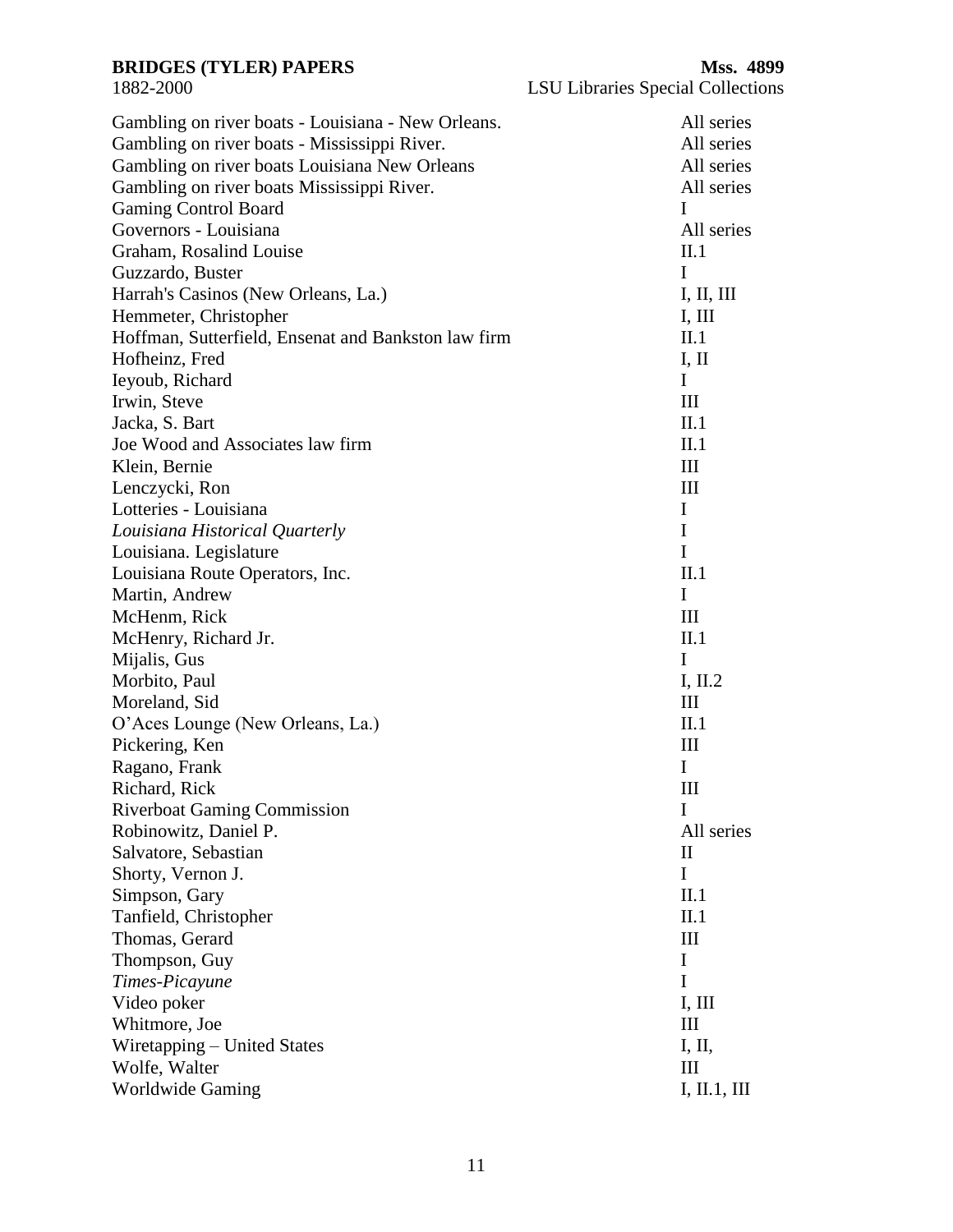<span id="page-11-0"></span>

## **CONTAINER LIST**

| <b>Stack</b><br>Location | $\mathbf{Box}$ | <b>Folder(s)</b> | <b>Contents (with dates)</b>                                       |
|--------------------------|----------------|------------------|--------------------------------------------------------------------|
|                          |                |                  | <b>Series I. Topical Files</b>                                     |
| UU:296                   | $\mathbf{1}$   | $\mathbf{1}$     | A.C. Coin and Slot Service Co. / Gulf South, 1995                  |
|                          |                | $\overline{2}$   | Alarcon (Terry Q.) / Saacks (Antoine), 1989, 1992-1994             |
|                          |                | $3-16$           | Bad Bet on the Bayou, Chapter "A House of Cards"                   |
|                          |                | $17 - 20$        | Bad Bet on the Bayou, Chapter "Web of Deceit"                      |
|                          |                | 21               | Berger plan, n.d.                                                  |
|                          |                | $22 - 23$        | Bills regarding casino – La. Legislature, 1992                     |
|                          |                | 24               | Braden (Hank), 1983, 1987                                          |
|                          |                | $25 - 26$        | Bridges (Tyler) – Lawsuit against City of New Orleans,<br>1992     |
| UU:297                   | $\overline{2}$ | $\mathbf{1}$     | Broadhurst (Billy), 1987-1997                                      |
|                          |                | $\overline{2}$   | Brown (Cecil) – Trial, 2001                                        |
|                          |                | 3                | Button (Graham), 1998                                              |
|                          |                | $\overline{4}$   | Caesar's Casino, 1986-1993                                         |
|                          |                | 5                | Capital Gaming International, 1993-1994                            |
|                          |                | 6                | Casino Executive                                                   |
|                          |                | $\overline{7}$   | Casino – Louisiana, 1986                                           |
|                          |                | 8                | Casino – Louisiana – Chronology, 1993-1996                         |
|                          |                | $9 - 14$         | Casino – Process – New Orleans (La.), 1992                         |
|                          |                | 15               | Casino – Request for qualifications / Proposals, 1992              |
|                          |                | 16               | Casino – Study by Times Picayune and University of<br>Nevada, 1992 |
|                          |                | 17               | Cassibry (Fred), 1986-1988, 1996                                   |
|                          |                | 18               | Chabert (Marty) – Investigated, 1998                               |
|                          |                | 19               | Chandler (Dan), 1984-1996                                          |
|                          |                | 20               | Connick (Harry F.) – Riverboats                                    |
|                          |                | 21               | Copelin (Sherman), 1990                                            |
|                          |                | 22               | Cummings (John III.), 1972-1992                                    |
|                          |                | 23               | Davis $\text{ (Jimmy)} - \text{Obituary}, 2000$                    |
|                          |                | 24               | Dozier (Gil), 1989, 1999                                           |
|                          |                | $25 - 30$        | DeBartolo (Edward J.) Family, 1977-2000                            |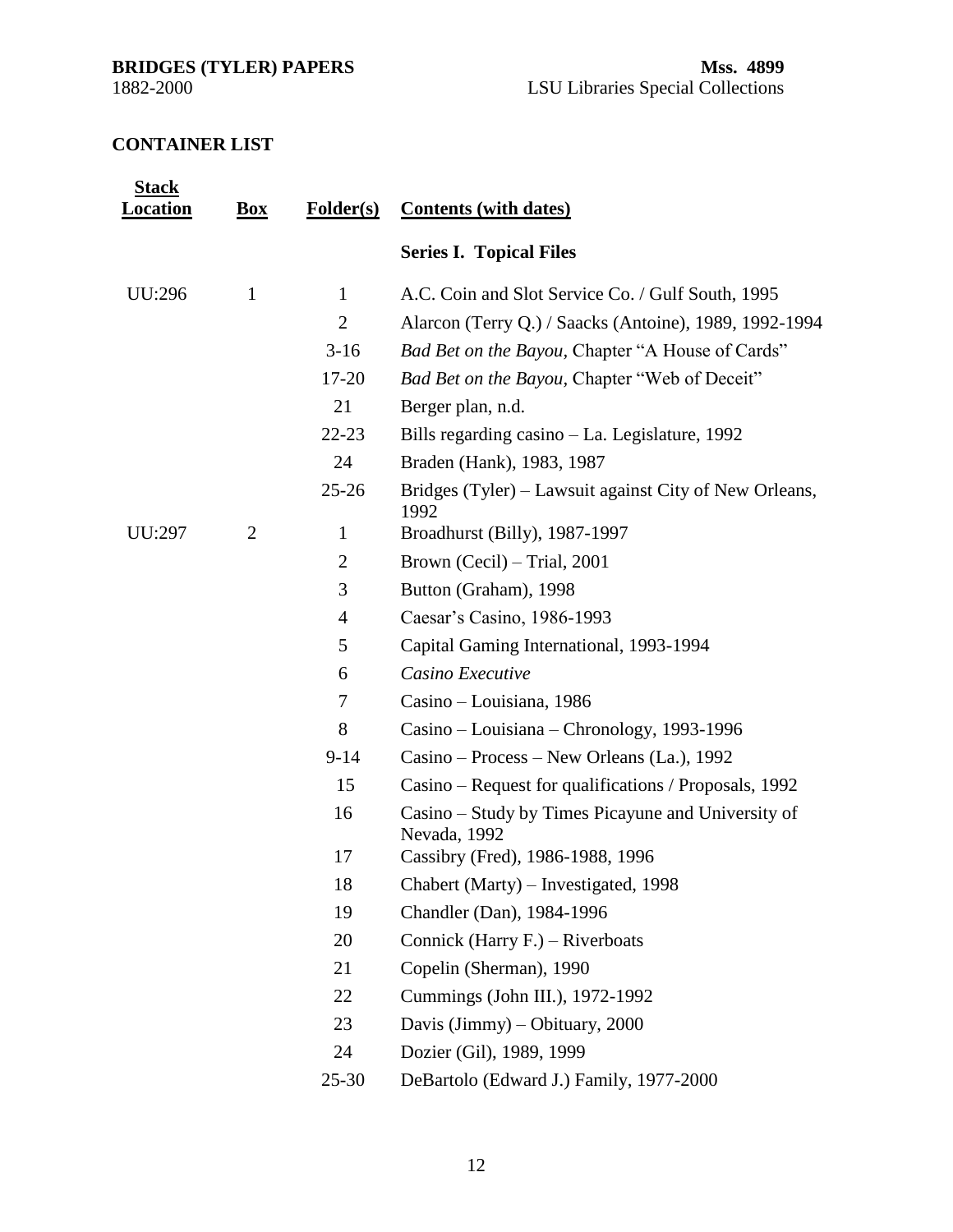| <b>Stack</b><br><b>Location</b> | <b>Box</b> | <b>Folder(s)</b> | <b>Contents (with dates)</b>                                           |
|---------------------------------|------------|------------------|------------------------------------------------------------------------|
| <b>UU:298</b>                   | 3          | $\mathbf{1}$     | Eberts (Carl), 1982-1991                                               |
|                                 |            | $\overline{2}$   | Edwards (Candy), 2000                                                  |
|                                 |            | 3                | Edwards (Edwin), 1980-1984                                             |
|                                 |            | $\overline{4}$   | Edwards (Edwin) – as governor, $1991-1995$                             |
|                                 |            | 5                | Edwards (Edwin) – Children – Riverboats, 1993-1994                     |
|                                 |            | $6 - 17$         | Edwards (Edwin) – Gambling investigations, 1998                        |
|                                 |            | 18               | Edwards (Edwin) – Gambling investigations, Federal<br>indictment, 1998 |
|                                 |            | 19               | Edwards (Edwin) – Investigation documents, 1997                        |
|                                 |            | 20               | Edwards (Edwin) – Interviews, 1994-1998                                |
|                                 |            | $21 - 24$        | Edwards (Edwin) – Post Trial articles, 1998-2002                       |
|                                 |            | 25               | Edwards (Edwin) – Primary, 1991                                        |
| UU:299                          | 4          | $1 - 21$         | Edwards (Edwin) - Trial, 1984-1986, 2000                               |
| <b>UU:300</b>                   | 5          | $1 - 3$          | Edwards (Edwin) – Trial, 2000                                          |
|                                 |            | $\overline{4}$   | Fayard (Calvin), 1991-1992                                             |
|                                 |            | 5                | Fields (Cleo) – La. Representative, 1996                               |
|                                 |            | 6                | Frogotston $(C.B.)$ , 1996                                             |
|                                 |            | 7                | Foster (Mike) – Gambling, 1999-2001                                    |
|                                 |            | 8                | Foster (Murphy) – Governor, 1995-1996                                  |
|                                 |            | 9                | Fowler (Jerry), 2000                                                   |
|                                 |            | 10               | Fraud - Lafayette (La.) - Video poker, 1996                            |
|                                 |            | $11 - 16$        | Gambling - Louisiana, 1996                                             |
|                                 |            | 17               | Gambling – Louisiana – Polls, 1992-1998                                |
|                                 |            | 18               | Gambling - Louisiana - Votes, 1995                                     |
|                                 |            | 19-26            | Gambling – Louisiana – History, 1882-2000                              |
|                                 |            | 27               | Gaming Control Board - Louisiana, 1996-1998                            |
|                                 |            | 28               | Gansar (Lynn) – Video poker, 1996                                      |
|                                 |            | 29               | Gauthier (Wendall H.), 1975-1999                                       |
|                                 |            | 30               | Gotti (John), 1990-1992                                                |
|                                 |            | 31               | Greater New Orleans Casino Development Association,<br>1992-1993       |
| UU:301                          | 6          | $\mathbf{1}$     | Gubernatorial candidates (1987) – Louisiana, 1986-1988                 |
|                                 |            | $\overline{2}$   | Guzzardo (Buster) – Louisiana representative, 1996                     |
|                                 |            | $3 - 4$          | Harrah's / Promus, Inc., 1992-1999                                     |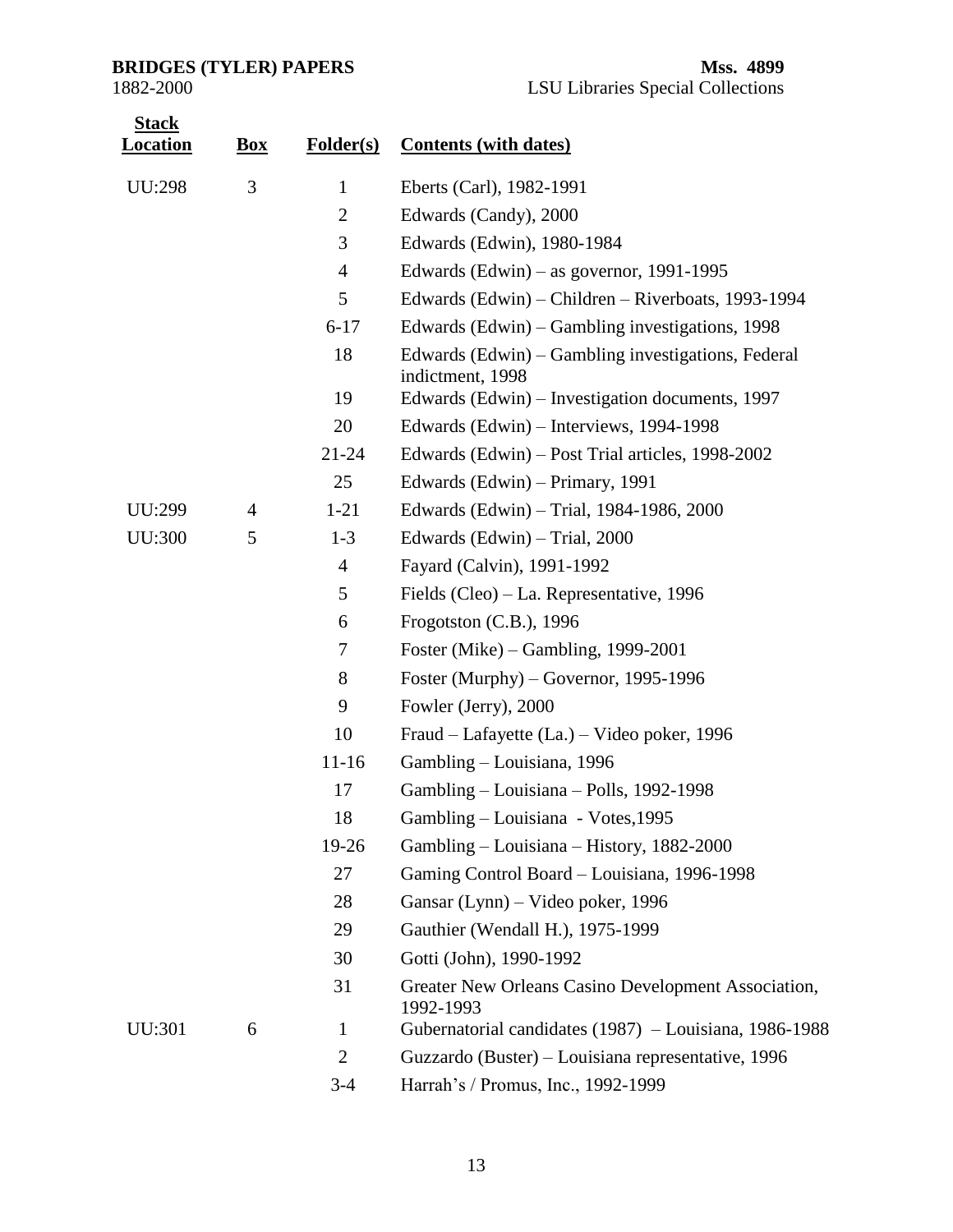| <b>Stack</b><br><b>Location</b> | <b>Box</b> | Folder(s)      | <b>Contents (with dates)</b>                                                                |
|---------------------------------|------------|----------------|---------------------------------------------------------------------------------------------|
|                                 |            | $5-10$         | Harrah's Casino, 1997-1999                                                                  |
|                                 |            | $11 - 12$      | Harrah's Casino - Bankruptcy, 1996-1998                                                     |
|                                 |            | $13 - 14$      | Harrah's Casino – Reopening, 1999-2000                                                      |
|                                 |            | $15 - 17$      | Harrah's Casino - Shutdown, 1995-1996                                                       |
|                                 |            | 18             | Harris (Ronnie C.), 1993                                                                    |
|                                 |            | 19-20          | Hemmeter (Chris) – Bankruptcy, 1997                                                         |
|                                 |            | 21             | Hemmeter (Chris) – Colorado, 1991-1995                                                      |
|                                 |            | 22             | Hemmeter (Chris) – Tampa, 1992                                                              |
|                                 |            | $23 - 24$      | Hemmeter (Chris) – Hawaii, 1985-1990                                                        |
|                                 |            | $25 - 26$      | Hemmeter (Chris) – Other, 1954-1997                                                         |
| UU:302                          | 7          | $\mathbf{1}$   | Hemmeter (Chris) – Resort Income Investors Inc., 1989-<br>1995                              |
|                                 |            | $2 - 3$        | Hemmeter (Chris) – State police hearing – Riverboat<br>Gaming Division, 1993                |
|                                 |            | $\overline{4}$ | Hemmeter (George), 1986                                                                     |
|                                 |            | 5              | Horse Racing, 1992-1995                                                                     |
|                                 |            | 6              | Hughlett, Mike, 1994-1998                                                                   |
|                                 |            | $\tau$         | Ieyoub (Richard) – Investigated, 1996                                                       |
|                                 |            | 8              | Indian Casinos - Louisiana, 1991-1998                                                       |
|                                 |            | $9-10$         | Jazzville casino, New Orleans (La.), 1992                                                   |
|                                 |            | 11             | Jordon (Eddie), 1998-2000                                                                   |
|                                 |            | 12             | "Just One" charter amendment, 1992                                                          |
|                                 |            | 13             | Louisiana Legislature, 1995                                                                 |
|                                 |            | 14-19          | Louisiana Legislature - Casino, 1992                                                        |
|                                 |            | $20 - 21$      | Louisiana Lottery - $19th$ century, 1892, 1944                                              |
|                                 |            | 22             | Louisiana Lottery – $19^{th}$ century – Louisiana Historical<br>Quarterly, October 1944     |
|                                 |            | 23             | Louisiana Lottery - 19 <sup>th</sup> century - Louisiana Historical<br>Quarterly, July 1948 |
|                                 |            | 24             | Land casino – Louisiana Supreme Court, 1992-1993                                            |
|                                 |            | 25             | Louisiana riverboat – Economic Development and<br>Gaming Control Act, 1991                  |
|                                 |            | 26             | Lottery (1990's) – Louisiana, 1992-1997                                                     |
|                                 |            | 27-31          | Louisiana State Casino Board, 1994-1996                                                     |
|                                 |            | 32             | Louisiana State – police enforcement, 1998                                                  |
| UU:303                          | 8          | $\mathbf{1}$   | Marcello (Carlos), 1960-1993                                                                |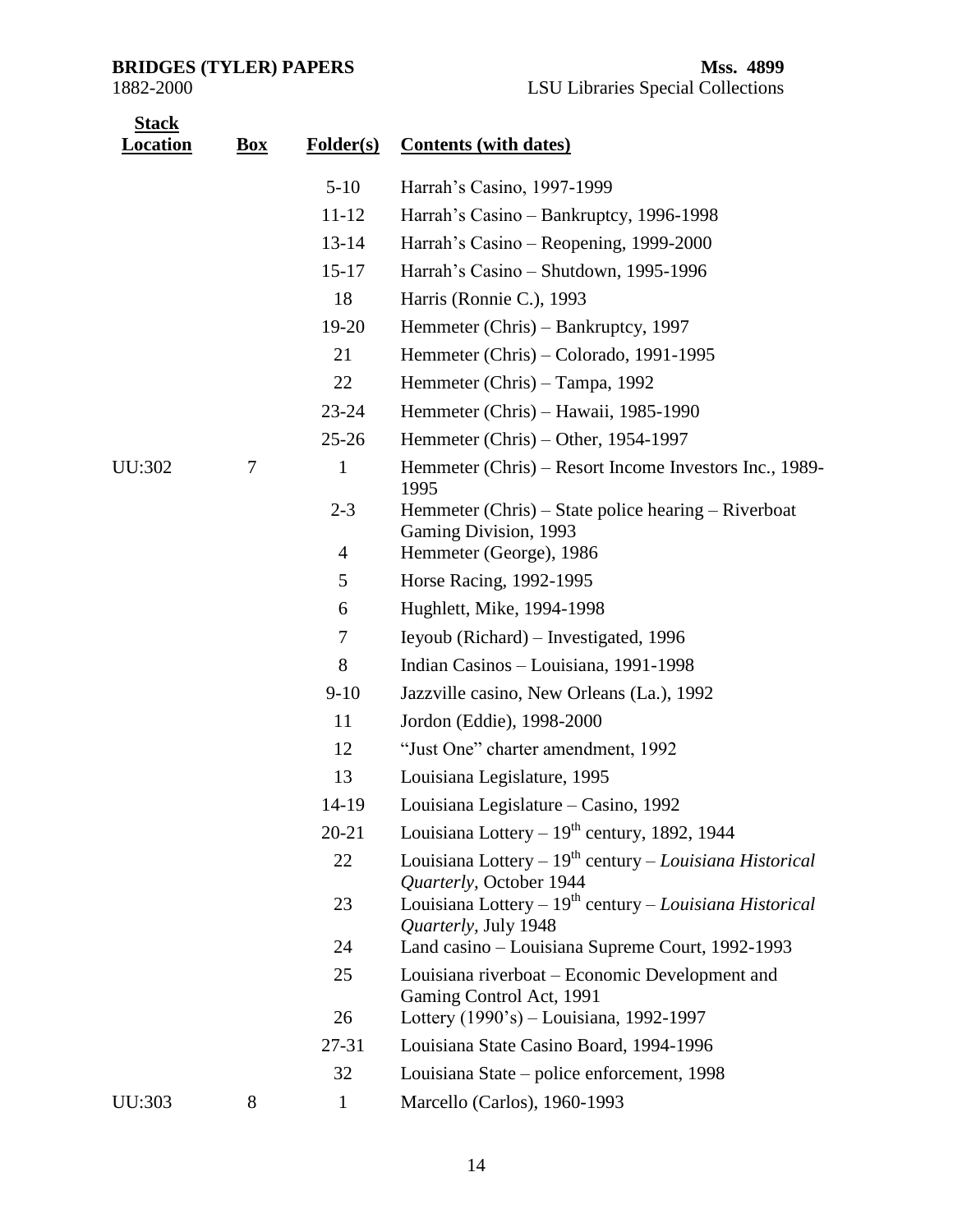| <u>Stack</u><br><u>ocation.</u> | <b>Box</b> | <b>Folder(s)</b> | <b>Contents (with dates)</b>                                                   |
|---------------------------------|------------|------------------|--------------------------------------------------------------------------------|
|                                 |            | $\overline{2}$   | Mijalis (Gus), 1991-1998                                                       |
|                                 |            | 3                | Minority hiring – Riverboats, 1994-1995                                        |
|                                 |            | $\overline{4}$   | Mirage/Harrah's Casinos, 1992                                                  |
|                                 |            | $5-10$           | Mob – Underworld gaming, 1967-2001                                             |
|                                 |            | 11               | Moliere (Burnell), 1985-1992                                                   |
|                                 |            | 12               | Nazarenes, 1997-2000                                                           |
|                                 |            | $13-16$          | New Orleans - Casino, 1991-1996                                                |
|                                 |            | $17 - 27$        | New Orleans – Early casino planning, 1992-1993                                 |
| <b>UU:304</b>                   | 9          | $1 - 5$          | New Orleans – Early casino planning, 1993                                      |
|                                 |            | 6                | Palermo (Joe) – Video poker, 1992, 1997                                        |
|                                 |            | $\tau$           | Political backlash, 1993-1995                                                  |
|                                 |            | 8                | Representative Russo, 1995-1996                                                |
|                                 |            | 9                | Rhodes (Duplain W. III.), 1970-1992                                            |
|                                 |            | $10 - 11$        | Riverboat Gaming Commission, 1992-1993                                         |
|                                 |            | $12-13$          | River City – New Orleans, $1993-1996$                                          |
|                                 |            | $14 - 27$        | Riverboats, 1990-1994                                                          |
| UU:305                          | 10         | $1 - 12$         | Riverboats, 1994-1998                                                          |
|                                 |            | $13 - 15$        | Robinowitz (Daniel P.), 1965-1992                                              |
|                                 |            | 16               | Robinowitz (Daniel P.) – Gifts, 1996                                           |
|                                 |            | $17 - 20$        | Robinowitz (Daniel P.) $-$ Land casino fight with Chris<br>Hemmeter, 1992-1999 |
|                                 |            | $21 - 24$        | Robinowitz (Daniel P.) - Riverboats, 1993-1996                                 |
|                                 |            | 25               | Roussel (Louis III.), 1972-1991                                                |
|                                 |            | 26               | Sapir (Eddie) vs. Hemmeter (Chris), 1997                                       |
|                                 |            | 27               | Schaye (Jenifer), 1997                                                         |
| UU:306                          | 11         | $\mathbf{1}$     | Shorty (Vernon J.) – Deposition, 1994                                          |
|                                 |            | $\overline{2}$   | Showboat, Inc., 1992                                                           |
|                                 |            | 3                | Slot machines - La. Legislature, 1997                                          |
|                                 |            | $4 - 6$          | Social/Economic costs of gaming, 1994-1999                                     |
|                                 |            | 7                | Solomon (George), 1984-1991                                                    |
|                                 |            | 8                | Starr (Blaze), n.d.                                                            |
|                                 |            | 9                | Times-Picayune – Riverboat series, 1994-1998                                   |
|                                 |            | $10-15$          | Video poker - 1990-1999                                                        |
|                                 |            | 16               | Video poker – Applicants, 1971-1994                                            |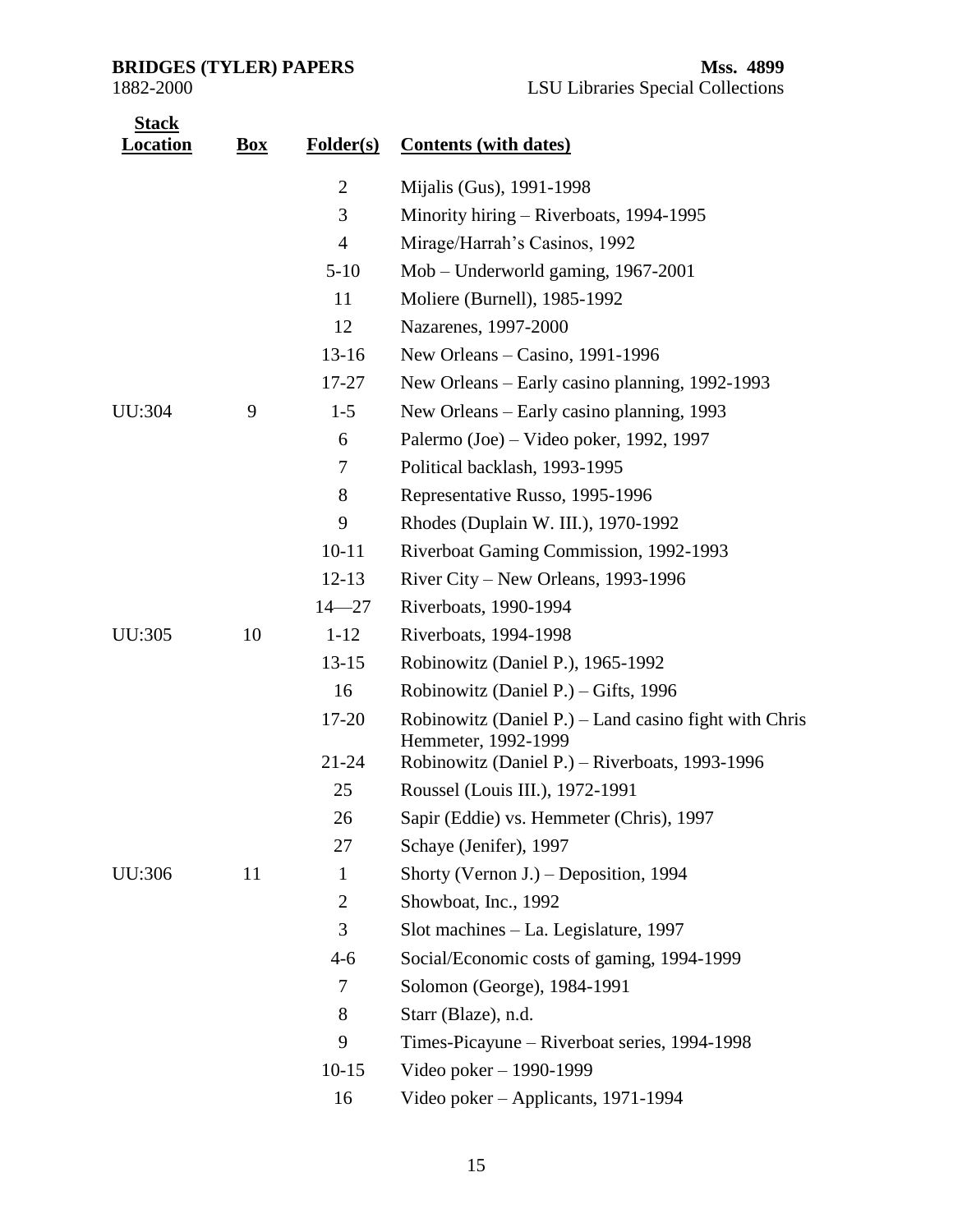| <b>Stack</b><br><u>Location</u> | <b>Box</b> | Folder(s)    | <b>Contents (with dates)</b>                                                                    |
|---------------------------------|------------|--------------|-------------------------------------------------------------------------------------------------|
|                                 |            | 17           | Video poker – La. Legislature, 1997                                                             |
|                                 |            | 18           | Video poker rules – State Police Video Gaming Division                                          |
|                                 |            | 19           | Whitmore (Wilmore W.), 1899-1995                                                                |
| OS:B                            |            | $\mathbf{1}$ | Times – Picayune Index (1992-1996)                                                              |
|                                 |            |              | <b>Series II. Legal Documents</b>                                                               |
|                                 |            |              | <b>Subseries 1. General</b>                                                                     |
| UU:306                          | 11         | $20 - 25$    | "Web of Deceit" affidavits, 1995                                                                |
|                                 |            | 26-31        | Report on Jazzville Partners, 199?                                                              |
| UU:307                          | 12         | $1-4$        | Bally's exhibits, 1991-1993                                                                     |
|                                 |            | $5 - 6$      | Affidavit in support of interception of oral                                                    |
|                                 |            | $7 - 8$      | communication, 1992<br>Affidavit in support of interception of wire<br>communication, 1992-1993 |
|                                 |            | 9            | U.S. Bankruptcy Court – Examiner's report, 1993                                                 |
|                                 |            | $10 - 11$    | Examination of Jerry Flynn, 1994                                                                |
|                                 |            | $12 - 13$    | Deposition of Jerry Flynn – Vol. 2, 1994                                                        |
|                                 |            | $14 - 15$    | Examination of Gary Simpson – Vol. 2, 1994                                                      |
|                                 |            | $16-17$      | Examination of S. Bart Jacka – Vol. 1, 1994                                                     |
|                                 |            | 18-21        | Examination of Gary Simpson – Vol. 1, 1994                                                      |
|                                 |            | 22           | Examination of Gary Simpson – Vol. 3, 1994                                                      |
|                                 |            | $23 - 24$    | Telephone deposition of Christopher Tanfield, 1995                                              |
|                                 |            | $25 - 26$    | Examination of Christopher Tanfield, 1995 Oct. 11                                               |
|                                 |            | $27 - 28$    | Testimony of Riley Blackwelder, 1995 Oct. 11                                                    |
|                                 |            | 29-31        | Examination of Christopher Tanfield, 1995 Oct. 12                                               |
|                                 |            | 32           | Examination of Paul Morbito, 12 Oct. 1995                                                       |
|                                 |            | $33 - 35$    | Examination of Richard McHenry Jr., 1995 Oct. 16                                                |
|                                 |            | 36-37        | Examination of Richard McHenry Jr., 1995 Oct. 17                                                |
|                                 |            | 38           | Examination of Richard McHenry Jr., 1995 Oct. 18                                                |
|                                 |            | 39           | Examination of Frank Ragano, 1995                                                               |
|                                 |            | 40           | <b>Examination Voir Dire, 1995</b>                                                              |
|                                 |            | $41 - 42$    | U.S. Bankruptcy Court re: Rosalind Louise Graham,<br>1996                                       |